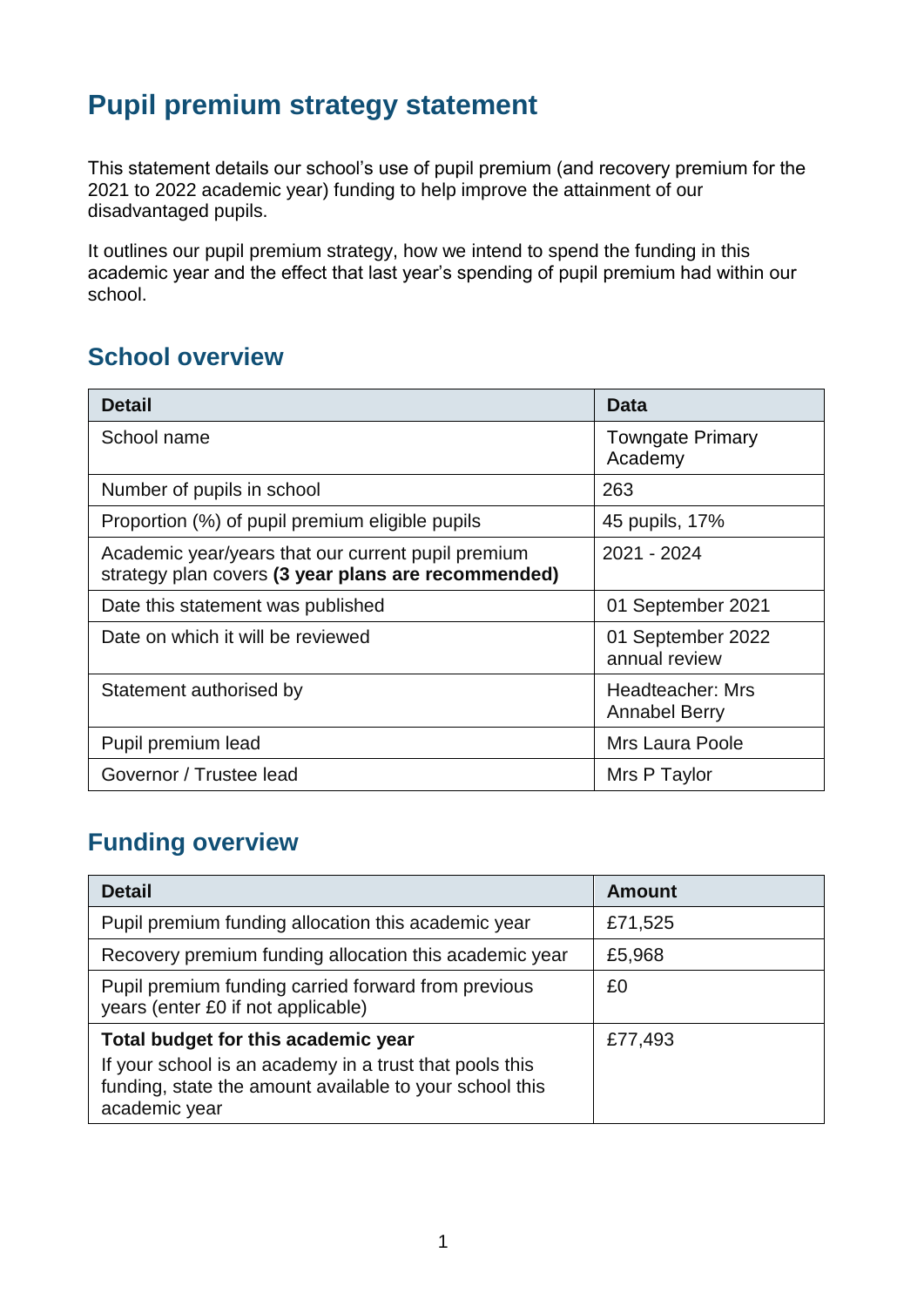# **Part A: Pupil premium strategy plan**

### **Statement of intent**

At Towngate Primary Academy, it is our ultimate aim that disadvantage does not become a barrier to pupils achieving their full potential.

- $\checkmark$  We aim that disadvantaged pupils achieve in line with their non-disadvantaged peers.
- $\checkmark$  That disadvantaged pupils make expected or greater progress, exceeding National expected progress rates.
- $\checkmark$  To support the wellbeing and health of our children to ensure they are equipped to become successful individuals, ready for the wider world.

The key principles that underpin our pupil premium strategy plan at Towngate Primary Academy relate to every pupil being an individual. We understand that a 'one size fits all' approach is not appropriate for our children and ensure that we adapt and show flexibility in our approaches to best meet the needs of our children as individuals. We work on the research from the EEF and John Dunford to identify key barriers for our pupils.

In order to achieve these objectives, our pupil premium strategy plan takes each pupil as an individual and unpicks the barrier to learning faced / or likely to be faced by these children. Funding is then allocated to work towards diminishing and removing these barriers in the best interests of all pupils at Towngate Primary Academy. In addition to the bespoke approaches taken to reduce the impact of disadvantage for our pupils, we achieve our objectives through:

- Fostering a relentless approach to ensure that teaching in all classes is strong: ensuring that all pupils receive high quality teaching and learning opportunities across every class.
- Provision maps in place and reviewed as part of pupil progress meetings.
- To deploy teaching support staff as allocated workers for pupils in receipt of pupil premium within every class: this allows for pastoral work and strong relationships being built to encourage attendance, high levels of resilience and commitment to learning and ensure that pupils' wellbeing needs are met.
- Focused pupil progress meetings where disadvantaged pupils are tracked and swiftly identified for small group tuition with qualified teachers and highly skilled learning support staff.
- A committed pastoral team who work with parents and carers to raise the importance of academic achievement, improve parental engagement and support with pupil behaviour, wellbeing and mental health.
- Free school meals targeted support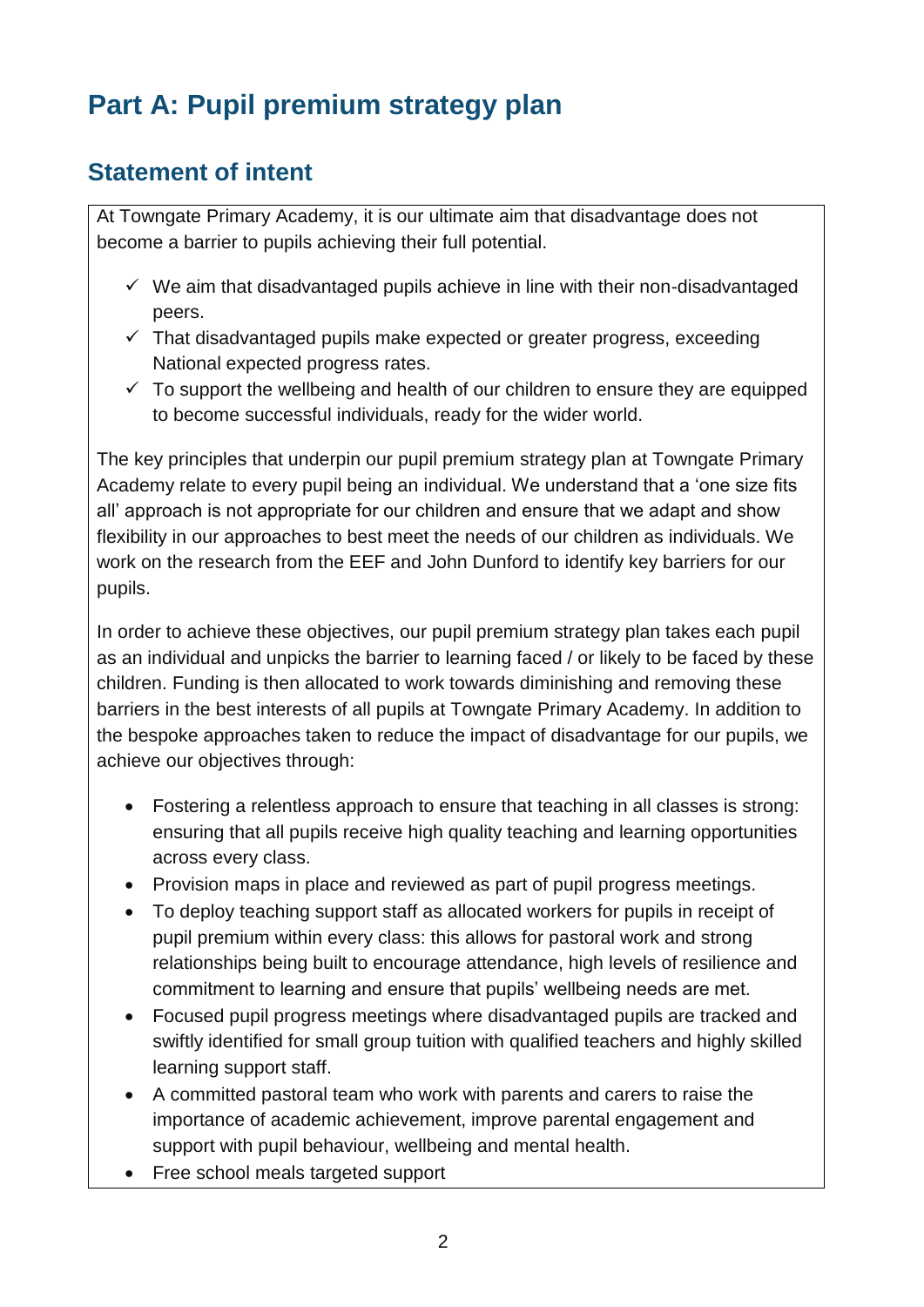• Support with Year 6 Kingswood Residential payment to ensure that finances do not become a barrier to pupils' opportunities to develop perception of risk, adventure and opportunities for cultural capital development. This ensures pupils have first-hand experiences to enrich their in-class experiences.

# **Challenges**

This details the key challenges to achievement that we have identified among our disadvantaged pupils.

| <b>Challenge</b><br>number | <b>Detail of challenge</b>                                                                                                       |
|----------------------------|----------------------------------------------------------------------------------------------------------------------------------|
|                            | Narrowing the attainment gap in reading, writing and mathematics between pp<br>pupils and their non-pp peers                     |
|                            | A high proportion on pupil premium pupils being on the SEN register, lower<br>levels of attainment in comparison to non-pp peers |
|                            | SEMH support required for pupils in receipt of pupil premium                                                                     |
|                            | Safeguarding concerns relating to the family / pupil                                                                             |
| 5                          | Attendance and punctuality issues                                                                                                |

### **Intended outcomes**

This explains the outcomes we are aiming for **by the end of our current strategy plan**, and how we will measure whether they have been achieved.

| Intended outcome                                                                                                                                                | <b>Success criteria</b>                                                                                                                                                                               |
|-----------------------------------------------------------------------------------------------------------------------------------------------------------------|-------------------------------------------------------------------------------------------------------------------------------------------------------------------------------------------------------|
| Increased attainment and<br>progress in reading, writing<br>and mathematics for pupils in<br>receipt of pupil premium, in line<br>with non pupil premium peers. | Achieve or exceed national attainment and progress<br>measures in reading, writing and mathematics.                                                                                                   |
| For all children in receipt of<br>pupil premium to be equipped<br>with the right tools to read with<br>fluency and accuracy                                     | Children achieve well in reading, enabling them to read to<br>learn in order to access the full primary curriculum.                                                                                   |
| A comprehensive pastoral offer<br>to support the holistic child and<br>remove barriers to learning.                                                             | Robust provision is in place to support pupils' mental<br>health and wellbeing, ensuring pupils are equipped to learn<br>and supported in managing and understanding their<br>feelings and behaviour. |
| Improved attitude to learning                                                                                                                                   | Reduction of time out / reflection / report card incidents of<br>pupils in receipt of pupil premium.                                                                                                  |
| Other                                                                                                                                                           | Ensure that attendance of disadvantage pupils is in line<br>with whole school attendance, target of 97%.                                                                                              |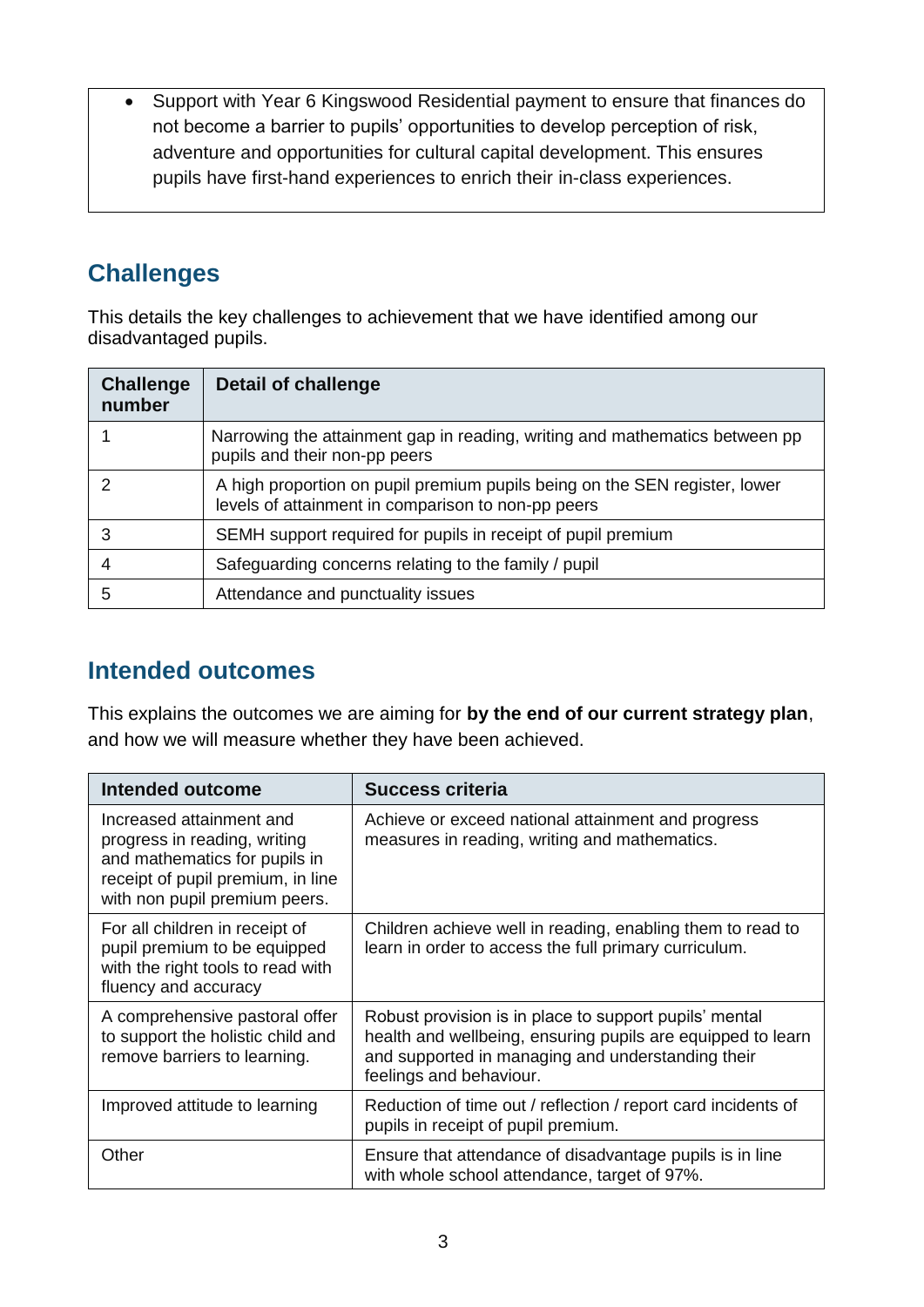## **Activity in this academic year**

This details how we intend to spend our pupil premium (and recovery premium funding) **this academic year** to address the challenges listed above.

#### **Teaching (for example, CPD, recruitment and retention)**

Budgeted cost: £ *16,527*

| <b>Activity</b>                                                                                                                                                                                                                                           | Evidence that supports this approach                                                                                                                                                                                                                                                                                                                                                                                                                                                                                                                                                                                                                                                                                             | <b>Challenge</b><br>number(s)<br>addressed |
|-----------------------------------------------------------------------------------------------------------------------------------------------------------------------------------------------------------------------------------------------------------|----------------------------------------------------------------------------------------------------------------------------------------------------------------------------------------------------------------------------------------------------------------------------------------------------------------------------------------------------------------------------------------------------------------------------------------------------------------------------------------------------------------------------------------------------------------------------------------------------------------------------------------------------------------------------------------------------------------------------------|--------------------------------------------|
| All teachers and<br>teaching assistants to<br>have access to<br>coaching to support the<br>development of a<br>consistent teaching<br>model (CPD) to<br>improve QFWT for all.<br>Cost of CPD sessions<br>Cost of release for Coaching<br>member of staff. | <b>EEF</b><br>Collaborative leaning approaches + 5<br>Feedback +6<br>Mastery learning +5<br>Coaching for all classroom-based staff in school<br>which allows for pupils to be taught in small<br>steps reduces the cognitive load on the brain<br>(cognitive load theory, Sweller, J. 1988).<br>Coaching allows for staff to focus on knowledge<br>delivery with a focus on depth of learning in<br>small steps, feedback and questioning to work<br>towards<br>100%<br>participation.<br>We<br>have<br>considered the needs of our cohorts and 24% of<br>pupil premium pupils have no other perceived<br>barrier to learning which indicates that with<br>QFWT in place, pupil progress should be in line<br>with non-pp peers. | 1,2                                        |
| CPD for all staff on<br>positive behaviour<br>management and<br>developing self-<br>regulation within the<br>classroom and wider<br>school.                                                                                                               | <b>EEF</b><br>Metacognition and self-regulation +7<br>Metacognition and the ability to self-regulate<br>allows pupils to focus on their learning and the<br>motivation they have to engage in the process<br>of understanding and learning. 38% of<br>disadvantaged pupils require support for<br>managing their behaviour and/or for pastoral<br>support as a result of a specific vulnerability.<br>With all staff trained to support these<br>approaches, all pupils are more likely to stay<br>within the classroom during learning times to<br>learn with their peers and achieve.                                                                                                                                          | 3, 4                                       |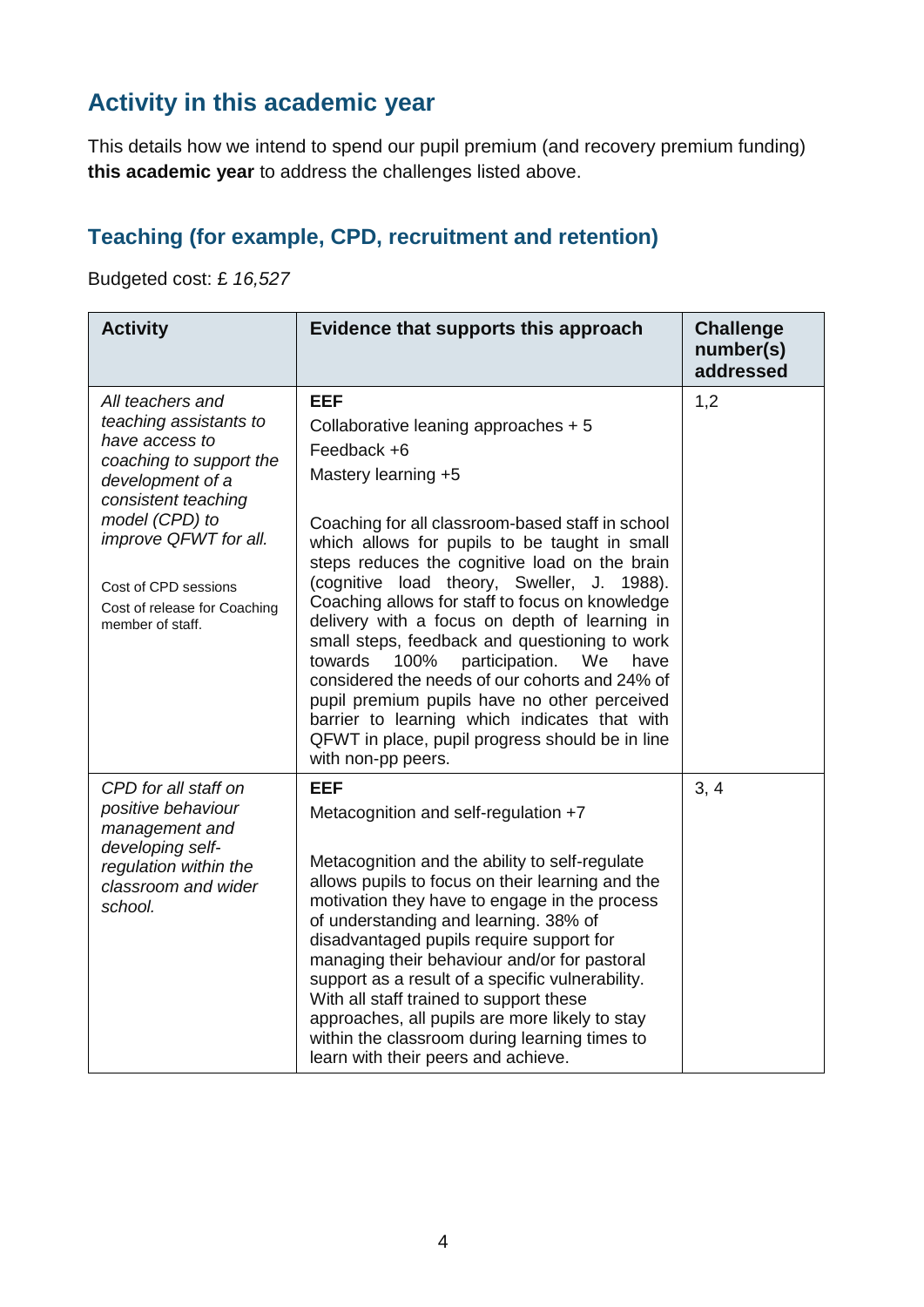### **Targeted academic support (for example, tutoring, one-to-one support structured interventions)**

Budgeted cost: £ *34,624*

| <b>Activity</b>                                                                                                                 | Evidence that supports this approach                                                                                                                                                                                                                                                                                                                                                                                                                                                                                                                                                                                                                                                                                                             | <b>Challenge</b><br>number(s)<br>addressed |
|---------------------------------------------------------------------------------------------------------------------------------|--------------------------------------------------------------------------------------------------------------------------------------------------------------------------------------------------------------------------------------------------------------------------------------------------------------------------------------------------------------------------------------------------------------------------------------------------------------------------------------------------------------------------------------------------------------------------------------------------------------------------------------------------------------------------------------------------------------------------------------------------|--------------------------------------------|
| Additional 1:1 / 1:2<br>tutoring for<br>mathematics for pupils<br>in Year 6                                                     | <b>EEF</b><br>One to one tuition +5<br>Small group tuition +4                                                                                                                                                                                                                                                                                                                                                                                                                                                                                                                                                                                                                                                                                    | 1,2                                        |
| Recovery funding to be<br>used for high quality<br>support materials for<br>pupils in Y5 and Y6 in<br>mathematics               | On average, one to one tuition is very effective<br>at improving pupil outcomes. One to one tuition<br>might be an effective strategy for providing<br>targeted support for pupils that are identified as<br>having low prior attainment or are struggling in<br>particular areas. For one to one tuition led by<br>teaching assistants, interventions are likely to be<br>particularly beneficial when the teaching<br>assistants are experienced, well-trained and<br>supported - for example, delivering a structured<br>intervention. 27% of disadvantaged pupils are<br>currently in Y6: they require additional support<br>through one to one tuition to narrow the<br>attainment gap ready for a successful transition<br>to high school. |                                            |
| Additional small group<br>tuition in reading from<br>Year 3, with a focus on<br>developing fluency and<br>accuracy for reading. | <b>EEF</b><br>Reading comprehension strategies +6<br>Small group tuition +4                                                                                                                                                                                                                                                                                                                                                                                                                                                                                                                                                                                                                                                                      | 1,2                                        |
| Recovery funding to be<br>used for high quality<br>support materials for<br>pupils in Y5 and Y6 in<br>mathematics               | Reading comprehension strategies are high<br>impact on average (+6 months). Alongside<br>phonics it is a crucial component of early<br>reading instruction. It is crucial to support pupils<br>to apply the comprehension strategies<br>independently to other reading tasks, contexts<br>and subjects. In order to access the full primary<br>curriculum at Towngate Primary, pupils are<br>required to be fluent and accurate readers who<br>can apply a range of strategies to understand a<br>wide range of texts, contexts and subjects.                                                                                                                                                                                                    |                                            |
| Homework club<br>provision ran by A&BO /<br>Learning Mentor to                                                                  | <b>EEF</b><br>Parental engagement +4                                                                                                                                                                                                                                                                                                                                                                                                                                                                                                                                                                                                                                                                                                             | 1,2,3,4                                    |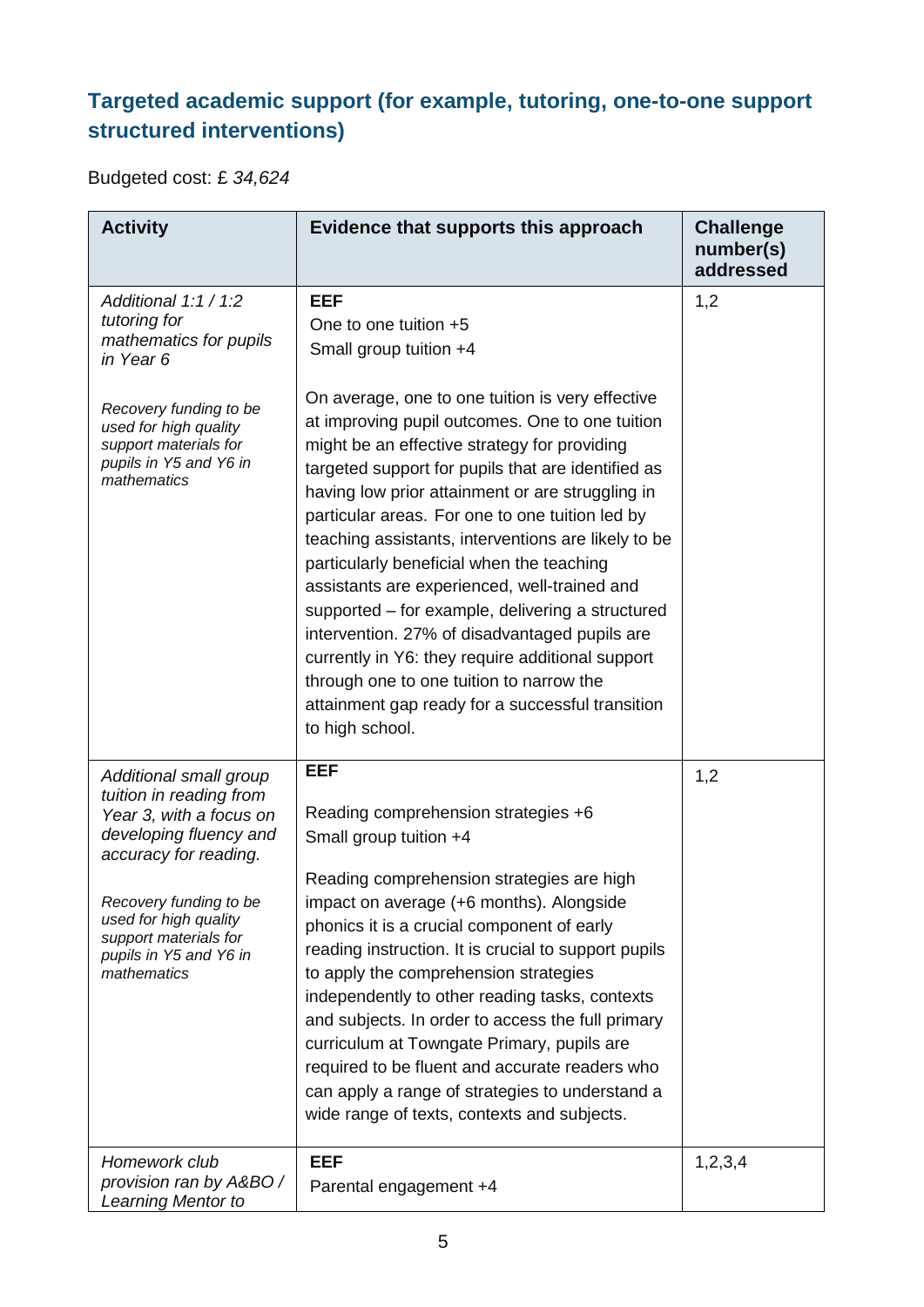| ensure lack of<br>homework / parental                           | Homework +5                                                                                        |       |
|-----------------------------------------------------------------|----------------------------------------------------------------------------------------------------|-------|
| engagement in                                                   |                                                                                                    |       |
| homework does not<br>become a barrier to                        | Homework refers to tasks given to pupils by their                                                  |       |
| academic success                                                | teachers to be completed outside of usual                                                          |       |
|                                                                 | lessons. Homework expectations within our                                                          |       |
|                                                                 | academy are daily reading, spelling practice and                                                   |       |
|                                                                 | mathematics (times tables / number focus / Key                                                     |       |
|                                                                 | Instant Recall Facts).                                                                             |       |
|                                                                 | Homework clubs are run where pupils have the                                                       |       |
|                                                                 | opportunity to complete homework in school but                                                     |       |
|                                                                 | outside normal school hours - this takes away                                                      |       |
|                                                                 | the distraction from learning at home / lack of                                                    |       |
|                                                                 | devices and therefore incomplete homework                                                          |       |
|                                                                 | being submitted. This in turn allows for                                                           |       |
|                                                                 | personalised feedback and support to be given.                                                     |       |
|                                                                 |                                                                                                    |       |
| <b>Focus Teaching</b>                                           | <b>EEF</b>                                                                                         | 3,4,5 |
| <b>Assistant Pupils for</b>                                     |                                                                                                    |       |
| wellbeing check in and<br>monitoring (2/3<br>allocation per TA) | Mentoring +2                                                                                       |       |
|                                                                 |                                                                                                    |       |
|                                                                 | Mentoring in education involves pairing young                                                      |       |
|                                                                 | people with an adult who acts as a positive role                                                   |       |
|                                                                 | model. In general, mentoring aims to build                                                         |       |
|                                                                 | confidence and relationships, to develop                                                           |       |
|                                                                 | resilience and character, or raise aspirations,                                                    |       |
|                                                                 | rather than to develop specific academic skills or<br>knowledge.                                   |       |
|                                                                 |                                                                                                    |       |
|                                                                 | Teaching Assistants are allocated to                                                               |       |
|                                                                 | disadvantaged pupils to build high quality                                                         |       |
|                                                                 | relationships, become a 'key worker' where                                                         |       |
|                                                                 | children work in small groups to read / practice                                                   |       |
|                                                                 | key skills and complete welfare check-ins. The                                                     |       |
|                                                                 | Teaching Assistant bridges the gap between the                                                     |       |
|                                                                 | class teacher and pastoral support to ensure<br>pupils holistic needs are met in order to achieve. |       |

### **Wider strategies (for example, related to attendance, behaviour, wellbeing)**

Budgeted cost: £20,374

| <b>Evidence that supports this</b> | <b>Challenge</b> |
|------------------------------------|------------------|
| <b>Activity</b>                    | number(s)        |
| approach                           | addressed        |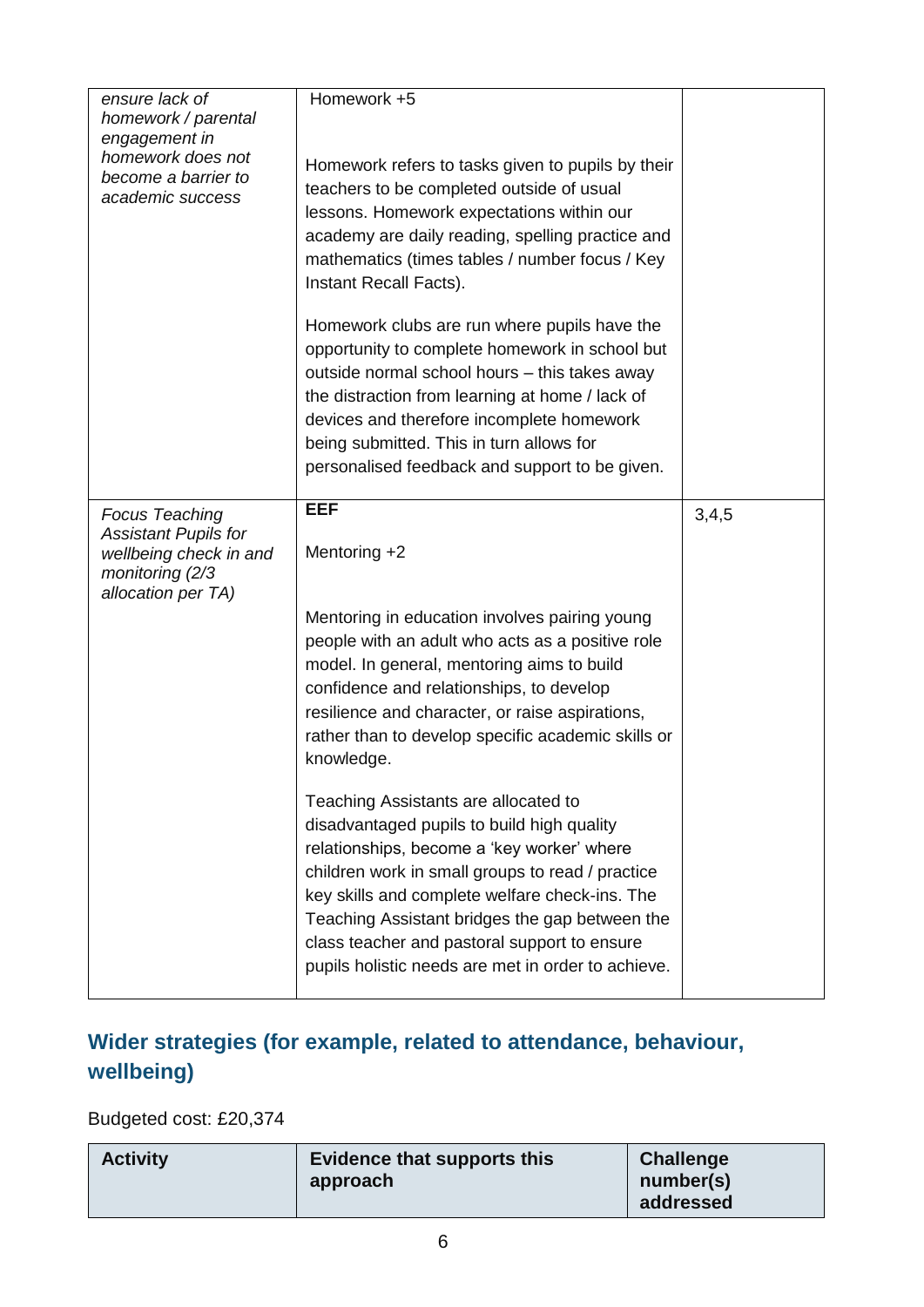| Pastoral Offer: small<br>group interventions to<br>boost self-esteem,<br>aspiration and<br>wellbeing | PHE (2014)<br>Pupils with better health and wellbeing<br>are likely to achieve better<br>academically. Effective social and<br>emotional competencies are associated<br>with greater health and wellbeing, and<br>better achievement. The culture, ethos<br>and environment of a school influences<br>the health and wellbeing of pupils and<br>their readiness to learn. A positive<br>association exists between academic<br>attainment and physical activity levels of<br>pupils.                                                           | 3,4 |
|------------------------------------------------------------------------------------------------------|------------------------------------------------------------------------------------------------------------------------------------------------------------------------------------------------------------------------------------------------------------------------------------------------------------------------------------------------------------------------------------------------------------------------------------------------------------------------------------------------------------------------------------------------|-----|
| Attendance and<br>Behaviour Officer-<br>attendance tracking and<br>monitoring                        | <b>DFE (2016)</b><br>The higher the overall absence<br>rate across Key Stage (KS)2 and KS4,<br>the lower the likely level of attainment at<br>the end of KS2 and KS4. Pupils with no<br>absence are 1.3 times more likely to<br>achieve level 4 or above, and 3.1 times<br>more likely to achieve level 5 or above,<br>than pupils that missed 10-15% of all<br>sessions. Tracking allows parents and<br>carers to see the importance of high<br>attendance across school and the direct<br>correlation between attendance and<br>achievement. | 4,5 |

**Total budgeted cost: £** *71,525*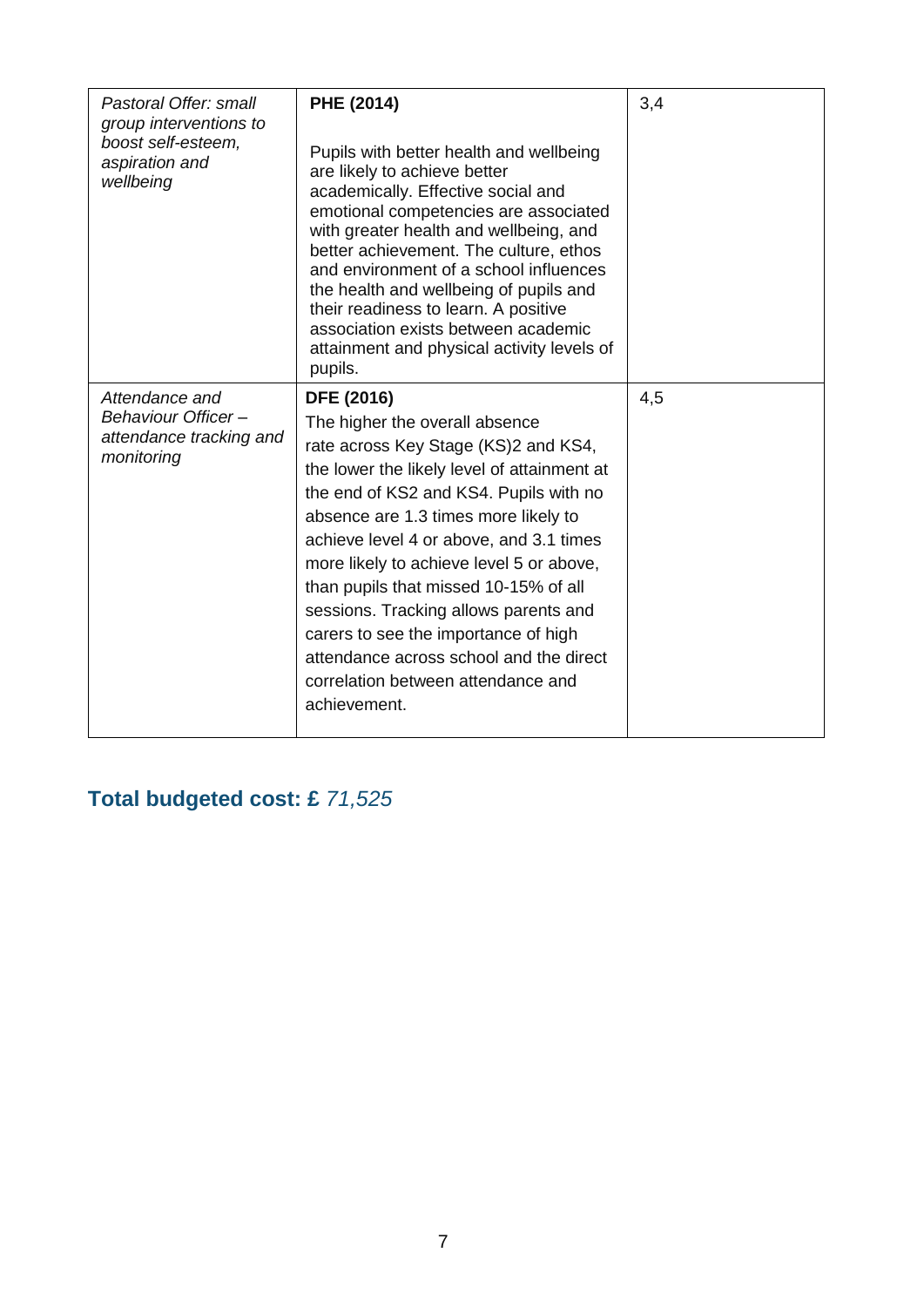# **Part B: Review of outcomes in the previous academic year**

#### **Pupil premium strategy outcomes**

This details the impact that our pupil premium activity had on pupils in the 2020 to 2021 academic year.

*Due to COVID-19, performance measures have not been published for 2020 to 2021, and 2020 to 2021 results will not be used to hold schools to account. Given this, the last data set from the academy was from 2018/2019:*

#### **KS2 data 18/19:**

|                      | Reading  |           | Writing  |           | <b>Maths</b> |           |
|----------------------|----------|-----------|----------|-----------|--------------|-----------|
|                      | Expected | Exceeding | Expected | Exceeding | Expected     | Exceeding |
| Cohort (30)          | 80%      | 23%       | 77%      | 18%       | 83%          | 13%       |
| Disadvantaged<br>(4) | 50%      | $0\%$     | 50%      | 0%        | 75%          | $0\%$     |

#### **Aims and outcomes of the pupil premium strategy plan 2020 / 2021**

| <b>Strategy Aims</b>        | <b>Outcomes</b>                                                               |
|-----------------------------|-------------------------------------------------------------------------------|
| To ensure that staff are    | Half termly pupil progress meetings led by a member of SLT.                   |
| equipped in analysing and   | Access to HT and DHT Leadership Training; Access to Aspiring                  |
| addressing pupil gaps       | Leaders programme; Access to CPD for teachers new to the                      |
| following period of         | profession.                                                                   |
| extended school closure.    | Release time for staff to complete GAP analysis and QLAs from<br>assessments. |
|                             | Learning walks, pupil voice and work sampling time for subject                |
|                             | leaders.                                                                      |
|                             |                                                                               |
| Ensuring staff revisit and  | Access to HT and DHT Leadership Training; Access to Aspiring                  |
| implement the evidence-     | Leaders programme; Access to CPD for teachers new to the                      |
| based teaching methods for  | profession.                                                                   |
| effective lesson delivery   | Subject leader support networks through the MAT.                              |
| (Rosenshine's) and          | Allocated staff meeting time for CPD teaching model approaches.               |
| acquisition of vocabulary.  |                                                                               |
|                             |                                                                               |
| Ensuring pupils receive     | Partnership between DSL team and Wakefield CFHubs.                            |
| effective pastoral support, | Termly TAS meetings for early identification of pupils requiring support      |
| with a focus on mental      | for SEMH needs.                                                               |
| health and wellbeing.       | Partnership for staff and pupils with FIM / CAMHS                             |
|                             |                                                                               |